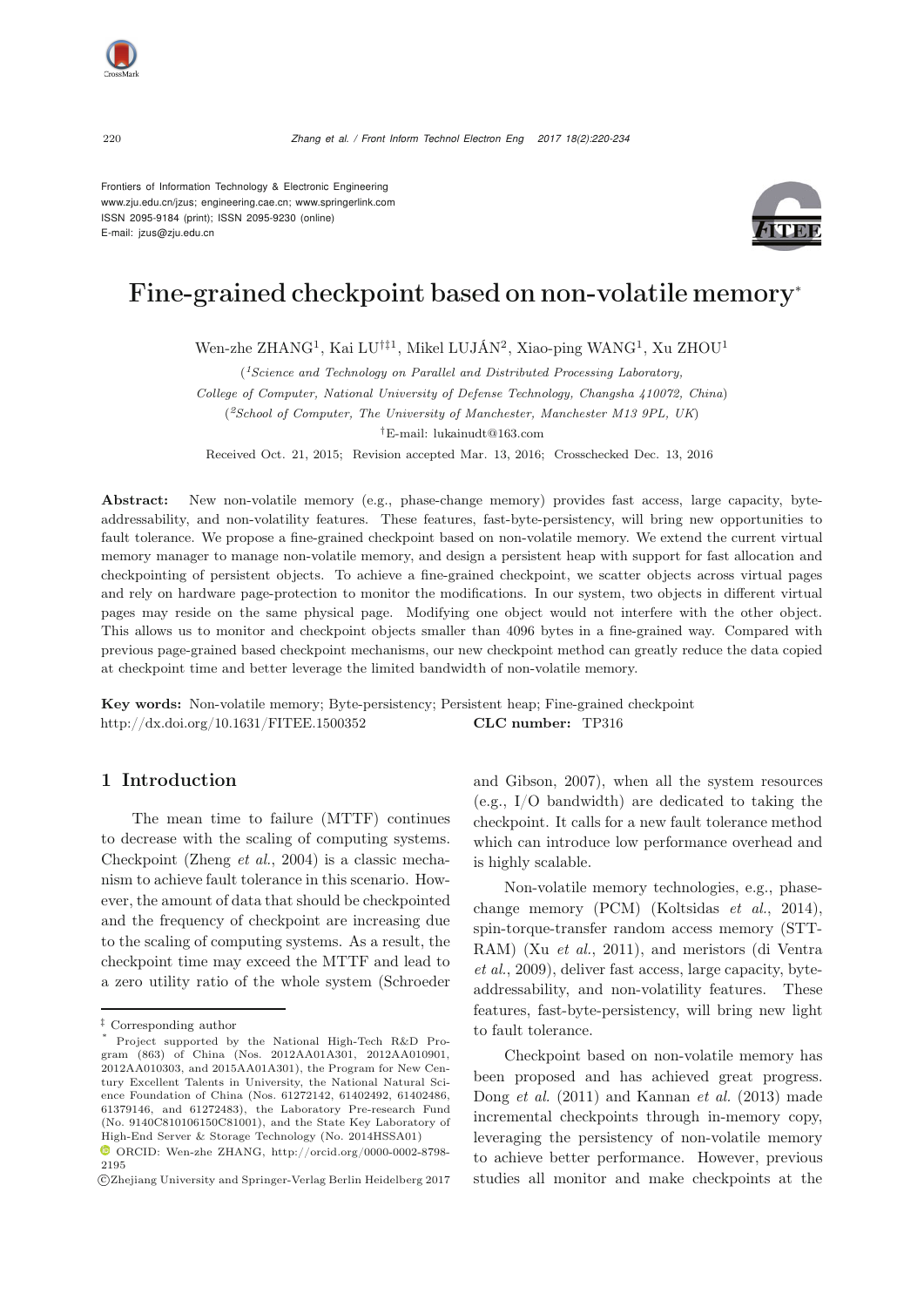granularity of pages. As we will show later in this study, there is a high proportion of data that has not been changed in a page but is copied at checkpoint time, especially in the scenario of frequent checkpoint or in the database systems that manage small records. Blindly limiting the monitoring and copying granularity to a page may lead to a waste of the valuable memory bandwidth, since the write speed of non-volatile memory is not fast (Qureshi *et al.*, 2012). The benefit of the page-granularity mechanism is that the page-protection mechanism provided by the hardware can be leveraged to minimize the monitoring overhead. We introduce the idea that the byte-persistency of non-volatile memory can be further exploited to achieve finer-grained checkpoint by using a novel monitoring mechanism.

1. Transparent vs. application-initiated checkpoint

Transparent checkpoint is transparent to applications. It periodically dumps the whole processrelated data (e.g., address space and CPU information) into a non-volatile medium. It reduces programming efforts but incurs large overhead in terms of time and space. In this study we focus on an application-initiated checkpoint as most applications adopt this way to reduce space overhead (Bent *et al.*, 2009; Kannan *et al.*, 2013).

2. Memory vs. file interface

Non-volatile memory can support checkpoint in the form of in-memory copy (i.e., direct access through a virtual memory manager) or file writing (i.e., RAMdisk on it). It was shown that memory copy is much faster than file writing (Kannan *et al.*, 2013). Volos *et al.* (2014) also illustrated that the software overhead of the file system is very large when operating on non-volatile memory. Thus, in this study we choose to regard non-volatile memory as an extended main memory to the dynamic RAM (DRAM). Its benefits include enabling direct access at byte granularity, hiding low speed writes by a CPU cache, and leveraging page protection to monitor changes.

3. Incremental vs. full-size checkpoint

Dong *et al.* (2011) demonstrated that usually the incremental checkpoint shows its advantage over full-size checkpoint only when the checkpoint interval is small (less than 20 s). In this study, we focus on more intense checkpoint situations in an incremental way.

Putting all the above notions together, we propose a persistent heap based on non-volatile memory with efficient support for allocating and checkpointing persistent objects. Our work contains three main parts:

1. An extended virtual memory manager in the kernel to record and maintain the persistent virtualphysical mapping.

2. A non-volatile heap to support fast allocation of persistent objects.

3. A novel monitoring mechanism to monitor and checkpoint modifications at a finer granularity (smaller than a page).

Above all, our new persistent heap and checkpoint mechanism aims to achieve a fine-grained frequent checkpoint for a wide range of applications and database systems which use and store small objects and records. By introducing a novel monitoring mechanism based on the byte-persistency of nonvolatile memory, we can effectively make the checkpoint at a fine-grained level (smaller than a page) and thus achieve better performance as well as extend the lifetime of non-volatile RAM (NVRAM).

Transactional systems (Felber *et al.*, 2008; 2010) and compiler instrumentation (Lattner and Adve, 2004) can also offer fine-grained monitoring functionality which is smaller than a page, but they either need extra programming effort (e.g., using a transactional interface) (Felber *et al.*, 2008) or introduce a large overhead (e.g., instrumenting every store instruction) (Lattner and Adve, 2004). Unlike them, our monitoring mechanism is based on page protection and is transparent to applications. A simple scenario is that an application can allocate persistent objects from our persistent heap through nv\_malloc() and then operate on it. Our system will guarantee that all the persistent objects are in a consistent state after it calls nv\_ckall(). Applications can also give an object a name and use the name to checkpoint a single object.

## 2 Background and motivation

## 2.1 Non-volatile memory

Non-volatile memory, also referred to as storage class memory (SCM) (Volos *et al.*, 2011) or persistent memory (Badam, 2013), is a technology that is maturing fast. It offers features such as fast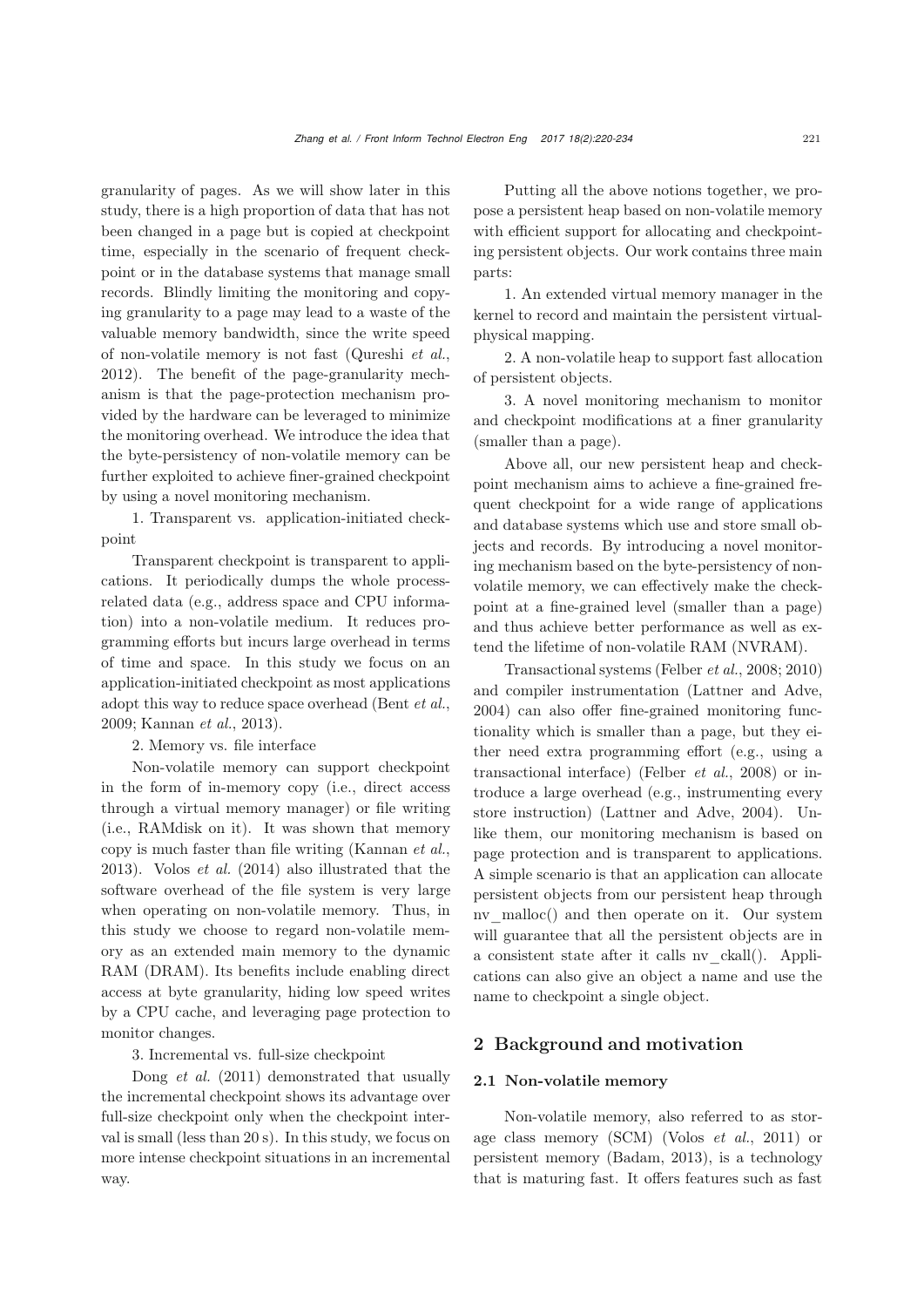access, large capacity, byte-addressability, and nonvolatility. Phase-change memory (PCM) is the most developed technology currently. Table 1 shows a comparison between PCM and DRAM on some key features. The read speed of PCM is comparable with that of DRAM, while the write speed is slower (typically  $10\times$  slower). Moreover, PCM cells are more likely to be worn out compared with DRAM, especially when they are used as the main memory. There are many studies at the architectural level aiming to hide the long latency of the slow write of PCM (Qureshi *et al.*, 2012) and achieve wear-leveling to extend its lifetime (Zhou *et al.*, 2009). When PCM is adopted as the main memory, the CPU cache can also help accelerate and filter writes to PCM. In this study, we do not address the poor endurance of PCM. We assume that it is addressed at the architectural level (Zhou *et al.*, 2009).

Table 1 Comparison between PCM and DRAM (Volos *et al.*, 2011)

| Feature             | DRAM      | <b>PCM</b> |
|---------------------|-----------|------------|
| Read (ns)           | 60        | $50 - 85$  |
| Write (ns)          | 60        | 150-1000   |
| Density $(F^2)$     |           | 4          |
| Endurance           | $10^{16}$ | $10^{7}$   |
| Non-volatility      | No        | Yes        |
| Byte-addressability | Yes       | Yes        |

DRAM: dynamic random access memory; PCM: phase-change memory

#### 2.2 Assumptions

We assume that the non-volatile memory is attached to the memory bus and can be directly accessed by CPU through load and store instructions. It shares the same physical address with DRAM. As non-volatile memory is not commercialized at present, we make some basic assumptions in common with Volos *et al.* (2011): (1) Any 64-bit write should be atomic; (2) There should be a mechanism provided by underlying hardware to stall execution until previous writes reach non-volatile memory, and we call this a persistent memory fence in this study.

#### 2.3 Problem with current checkpoint

Generally, the overhead of an incremental checkpoint consists of two parts, i.e., the monitoring overhead and the copying overhead. These two parts are a pair of trade-off factors. When we loose the monitoring and reduce the monitoring overhead, we may need to copy more data, thus leading to more copying overhead. An extreme example is when we do not monitor any change at all and just copy all the data at checkpoint time (i.e., a full-size checkpoint). Another extreme is when we monitor the changes at a finer granularity to reduce the data needed to be backed up, but in this way we may be trapped into a large monitoring overhead (e.g., compiler instrumentation). Thus, the sweet spot currently is to leverage the hardware page-protection to monitor changes and back up the data in the granularity of pages.

We test the modification ratio of the pagegranularity checkpoint in the applications from the STAMP (Minh *et al.*, 2008) benchmark suite. Here we choose the STAMP benchmark suite as a case study because it covers a wide range of algorithms and application domains, including machine learning (Bayes), security (Intruder), engineering (Labyrinth), and bio-information (Genome). The applications are also memory-intensive and will typically generate a large memory footprint and allocate a lot of small objects for us to test our memory allocator (for example, Bayes allocates 48 441 744 objects and 1.45 GB of memory in this test; all benchmarks are shown in Table 3). Later, we will also do tests on a database system. We tune the checkpoint interval to be 5, 10, or 15 s for every application. At checkpoint time we record the amount of modified data by comparing the modified pages with the backed up pages. As shown in Fig. 1, among all the copied data, most data is unmodified. Most applications show low ratios of modification, indicating that there are many unnecessary copies of unmodified data. Genome shows a high modification ratio, as its memory



Fig. 1 Modification ratios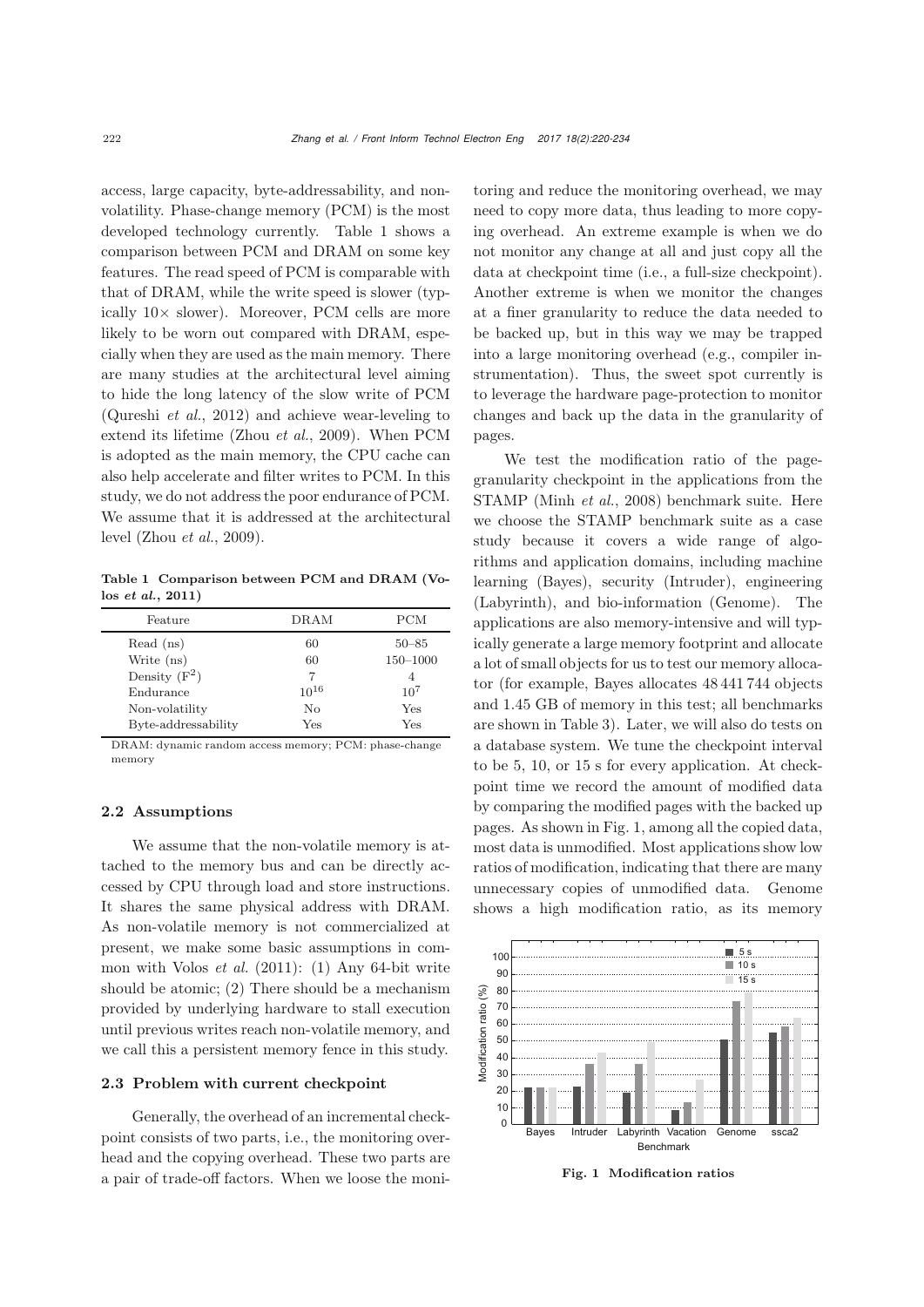access mode is intense and it has better space locality. Moreover, when we increase the checkpoint interval, some other applications (Intruder, Labyrinth, Vacation, and Genome) show an obvious increase of the modification ratio, while some applications do not show the same trend (Bayes and ssca2). This is mainly because when we increase the checkpoint interval, although more data will probably be modified, more pages will be touched too, resulting in an overall low modification ratio. This special trend is determined only by the inherent memory access pattern in different applications. Thus, we can draw two conclusions: (1) Under the situation of frequent checkpoint, the current page-granularity method will lead to a huge waste of memory bandwidth and lead to poor performance; (2) For some applications, the situation will not be relieved even when we increase the checkpoint interval.

## 3 Design

We provide a persistent heap to support allocations of persistent objects and then introduce a fine-grained checkpoint mechanism.

### 3.1 Persistent heap

Current virtual memory manager (VMM) is designed for DRAM and does not offer support for non-volatility. We modify it to provide a system call, namely nv  $map()$ . Like traditional mmap $(),$ nv map() is used to create a virtual memory region in the address space of the process. The virtual memory region created by nv\_map() will be mapped to physical pages of non-volatile memory by the page fault handler. To make the mapping persistent, we store the virtual memory address, size, and the virtual-physical mapping relationship (i.e., a simple page table like  $\langle$  virtual address, physical frame  $\text{number}$ ) into the first several pages in non-volatile memory as metadata. We also store information including process's absolute path, who the user is, and who executes the process into the metadata. Thus, different programs or the same program executed by different users will have different persistent memory regions. At the beginning of a process, we scan the metadata to restore its previous persistent regions (if any). To prevent the metadata from being corrupted by system crashes or a power cut, we add the 'log in the metadata' part to achieve atomic update of metadata.

We then build a persistent heap based on the persistent memory regions created by nv\_map(). We build our heap based on the popular memory allocator Hoard (Berger *et al.*, 2000). Generally, what Hoard does is asking for large memory regions (called superblocks or chunks) from the operating system and then retailing small object regions to upper applications. Here we just make it ask for superblocks using nv map() and thus all the small object regions allocated from Hoard are actually mapped to non-volatile memory.

Li *et al.* (2012) showed that operating on NVRAM directly may lead to performance degradation due to the slow write of NVRAM. We also introduce a DRAM buffer for NVRAM. The virtual memory region created by ny map() will first be mapped to DRAM pages. The DRAM contents will be copied to NVRAM pages at checkpoint time. Logically, at any time, all the data in NVRAM is in a consistent state.

To facilitate indexing and checkpointing a single object, programmers can give the object a name when allocating it. We store the name in a hash table indexed by its address to facilitate fast searching.

#### 3.2 Fine-grained monitoring

As discussed, monitoring and checkpointing data at the page granularity may be costly. Here we provide a novel monitoring mechanism to monitor changes at a smaller granularity. Our mechanism is based on the page-protection mechanism and we leverage the large virtual space in 64-bit systems to scatter objects. We first introduce our basic idea and then give an improved practical design.

#### 3.2.1 Basic idea

The most fine-grained way is to monitor the modification of every object which could be as small as 1 byte. Thus, our basic plan is to give every object its own virtual page, and we can use that virtual page to monitor modifications to that single object. To reduce physical memory usage, we map several virtual pages into the same physical page.

As shown in Fig. 2, when we allocate an object (object *a*), traditionally our memory allocator will find a proper virtual address and just return the address. We modify this process to create a new virtual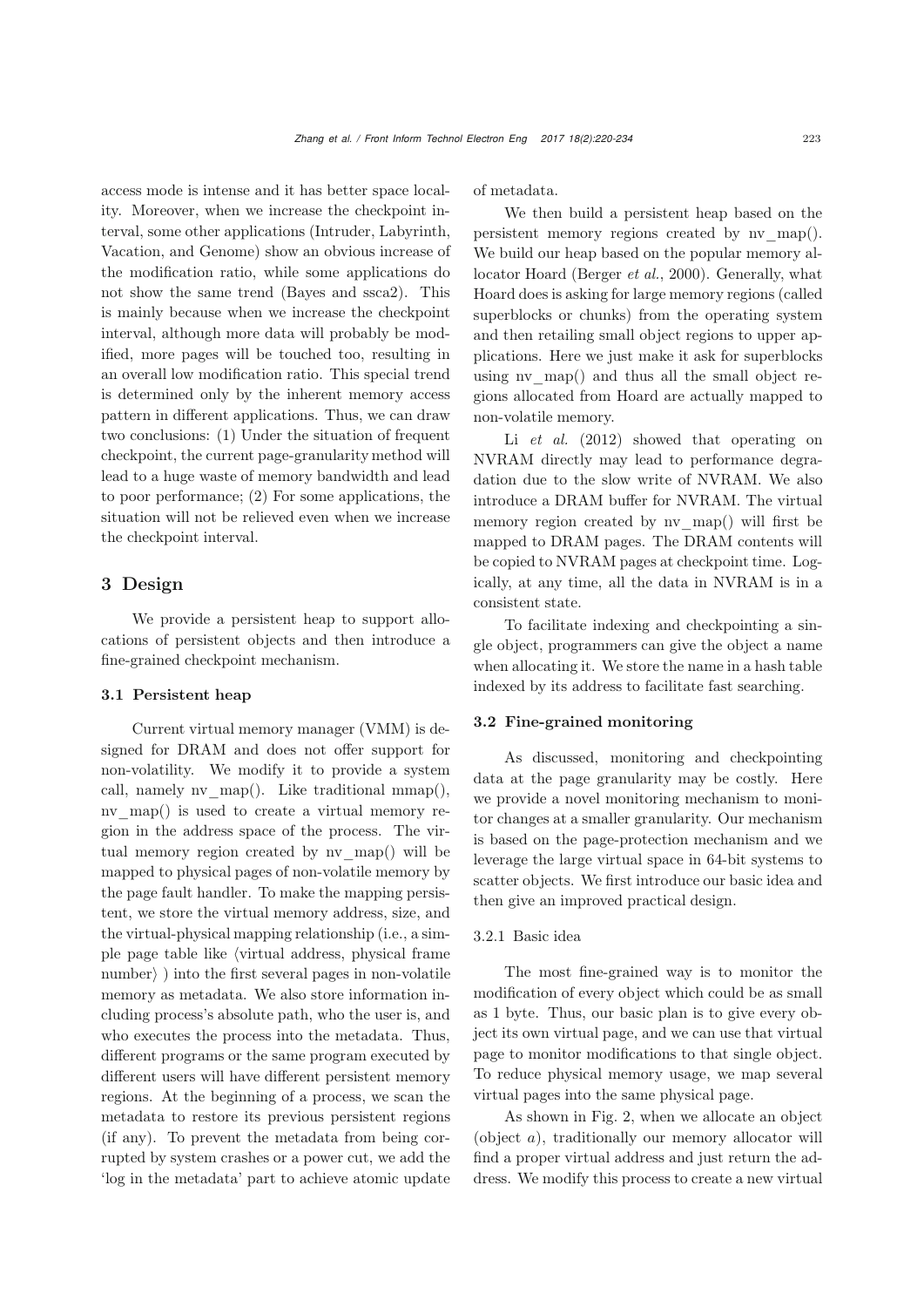

Fig. 2 Object allocation

page but map it to the same original physical page. Then we set the corresponding slot in the page table to be write-protected. The address of the object in the newly created virtual page is returned. The same situation occurs when we allocate object *b*. Traditionally, object *b* will share the same virtual page with object *a*. However, we create a new virtual page for it and return its new address in the new virtual page. Above all, in our mechanism, every object has its own virtual page but they may share the same physical page. The per-object virtual page can help us precisely catch the modifications of every object. If the process tries to write an object (object *a* or *b*), it will trigger a page fault. In the page fault, we can use its address to retrieve its size and then make a fine-grained backup. Moreover, as shown in Fig. 2, in our mechanism every object will have two virtual addresses. We return the write-protected one to users to track user modifications and maintain the writable one in our library to facilitate fast access.

This basic mechanism may consume a large virtual space. We argue that this is a reasonable tradeoff because the huge waste of the virtual space can be confined within one process and would not affect the rest of the system. The overhead consists of some more physical pages used to store a larger page table. The benefit is a finer and more flexible checkpoint mechanism that may copy much less data at checkpoint time.

Our fine-grained monitoring mechanism gives different objects their own virtual pages although they may reside on the same physical page. There is a possibility that an object is modified through another object's virtual page. For example, objects *a* and *b* share the same physical page but they have their own virtual pages. Imagine that object *a* is accessed and then its virtual page is write-protectedturned-off. The programmers may use this virtual page in their codes to modify object *b*, which resides on the same physical page, but we cannot monitor this situation. However, we argue that this situation happens only in 'buggy' codes, which do out-ofbounds accesses. For example, an application asks for object *a* and object *b* (both of size 2048) through nv malloc $(2048)$ . Our heap returns an address 0xB0001000 for object *a* and an address 0xB0011800 for object *b*. Objects *a* and *b* are not on the same virtual page but reside on the same physical page *p*. In the view of programmers, the address range of object *a* is [0xB0001000, 0xB0001000+2048]. Normally, it will not access the virtual address range [0xB0001000+2048, 0xB0001000+4096] (accessing this range may change object *b*) because this address range has not been given to the application and is invisible to the program. The same situation holds for accessing object *b*. Normally, programs should just operate on the addresses they obtain from memory allocators (through malloc). In this study, we do not handle the out-of-bounds access because most outof-bounds accesses will cause programs to crash and thus the buggy state should not be checkpointed. As far as the testing results of several benchmarks are concerned, we can say that our running model is correct as long as the original programs do not do out-of-bounds accesses.

#### 3.2.2 Improved practical design

Our basic design can achieve object-granularity checkpointing but may incur large runtime overhead because of the following two aspects: (1) Every object occupying a virtual page would lead to a very large virtual space of the process and thus cause a lot of translation lookaside buffer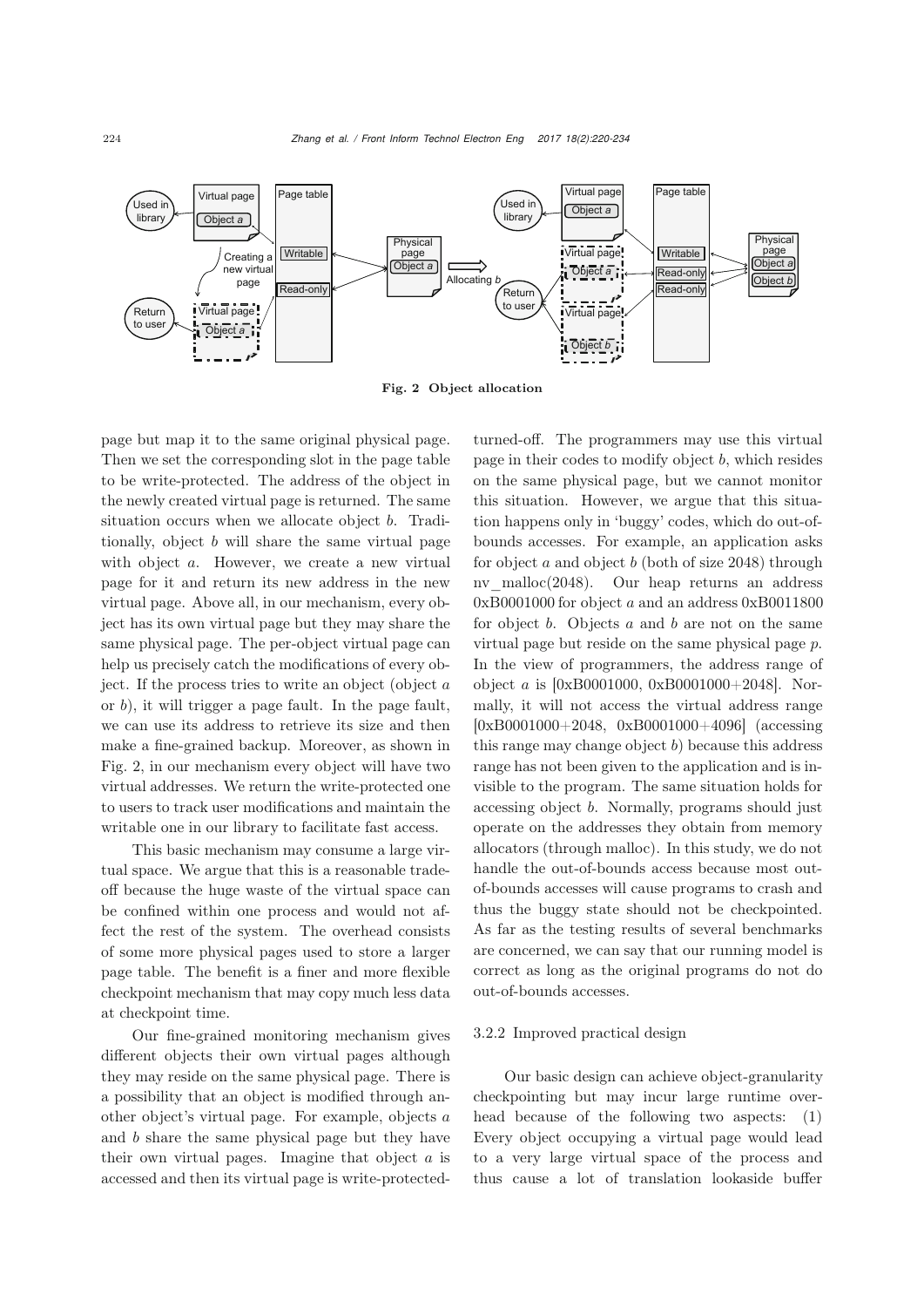(TLB) misses during execution. For example, application Bayes allocates 48 441 744 objects and 1.45 GB of memory in our test. If we give every object a single virtual page, there would be 48 441 744 pages, 127 times larger compared with the original  $1.45$  GB/4096 B=380109 pages, and 1.5 times slower in execution than the baseline in our experiments. (2) It is time-consuming to allocate a new virtual page and do the mapping every time the program calls nv malloc() to allocate an object (because we should invoke the system kernel to do this). Here, we introduce an improved design to tackle these two problems.

To reduce the TLB misses, we plan to put more objects into one virtual page. To avoid allocating a new virtual page every time the program calls nv\_malloc(), we pre-allocate several virtual pages and pre-map them to the corresponding physical pages. As shown in Fig. 3, every time we ask a superblock (virtual superblock *A* in Fig. 3) from the operating system kernel through nv\_map(), we will pre-allocate two more virtual superblocks (*A*<sup>1</sup> and *A*2) and map them to the same physical page (*P* in Fig. 3). The virtual superblock *A* is writable and is used only in our library for control, and *A*<sup>1</sup> and *A*<sup>2</sup> are what the user actually sees and uses. To put more objects into one virtual page, in this shown case we divide the virtual page into two parts, i.e., the upper half and the bottom half. If a user allocates object *a* and assuming that our heap puts object *a* in the upper half of the page in *A*, we will return the virtual address of object *a* in *A*<sup>1</sup> to the user to access it. Likewise, if the user allocates object *b* and assuming that our heap puts object *b* in the bottom half of the page in *A*, we will return the virtual address of object *b* in *A*2. In fact, object *a* and object *b* can be accessed through either *A*<sup>1</sup> or *A*2. However, from the user's point of view, object  $b$  is invisible in  $A_1$  and object *a* is invisible in *A*2. In this way, we can divide a page into two parts to achieve a finer-grained checkpoint and at the same time the performance degradation caused by TLB miss is minimized. We can further divide the page into four parts or even more to achieve a finer-grained checkpoint. However, in our current implementation, we choose to divide a page into two parts, which is mainly because Fig. 1 shows that there is averagely 60% unmodified data and if we divide the pages into more parts, the number of page faults will increase dramatically and the

performance will be degraded.

There may be some large objects that cross the boundary of the half page. In this situation, we just return their addresses in the upper half and should record that part of the bottom half is visible to the user as well. This is done by keeping two points (start and end) for every virtual page and recording which part of this virtual page is visible to programmers. In this way, we can also know the information on allocated objects in one virtual page and thus leverage this information to reduce the unnecessary copy at checkpoint time.



Fig. 3 Improved design

#### 3.3 Checkpoint

Our checkpoint mechanism is simple. We first write-protect all virtual pages. If any virtual page is written and the page fault is triggered, we just record the visible objects on that page. At checkpoint time, we copy all the modified objects to the checkpoint space and then issue a memory fence to ensure that all modifications are persistent. Copying all modifications at checkpoint time may put large pressure on memory bandwidth. We can adopt the preCopy mechanism (Kannan *et al.*, 2013) to spread the copy evenly in the execution time. We have not implemented it in our work currently. This study focuses on reducing the amount of copy data and is compatible with the previous work.

Checkpointing a single object in our system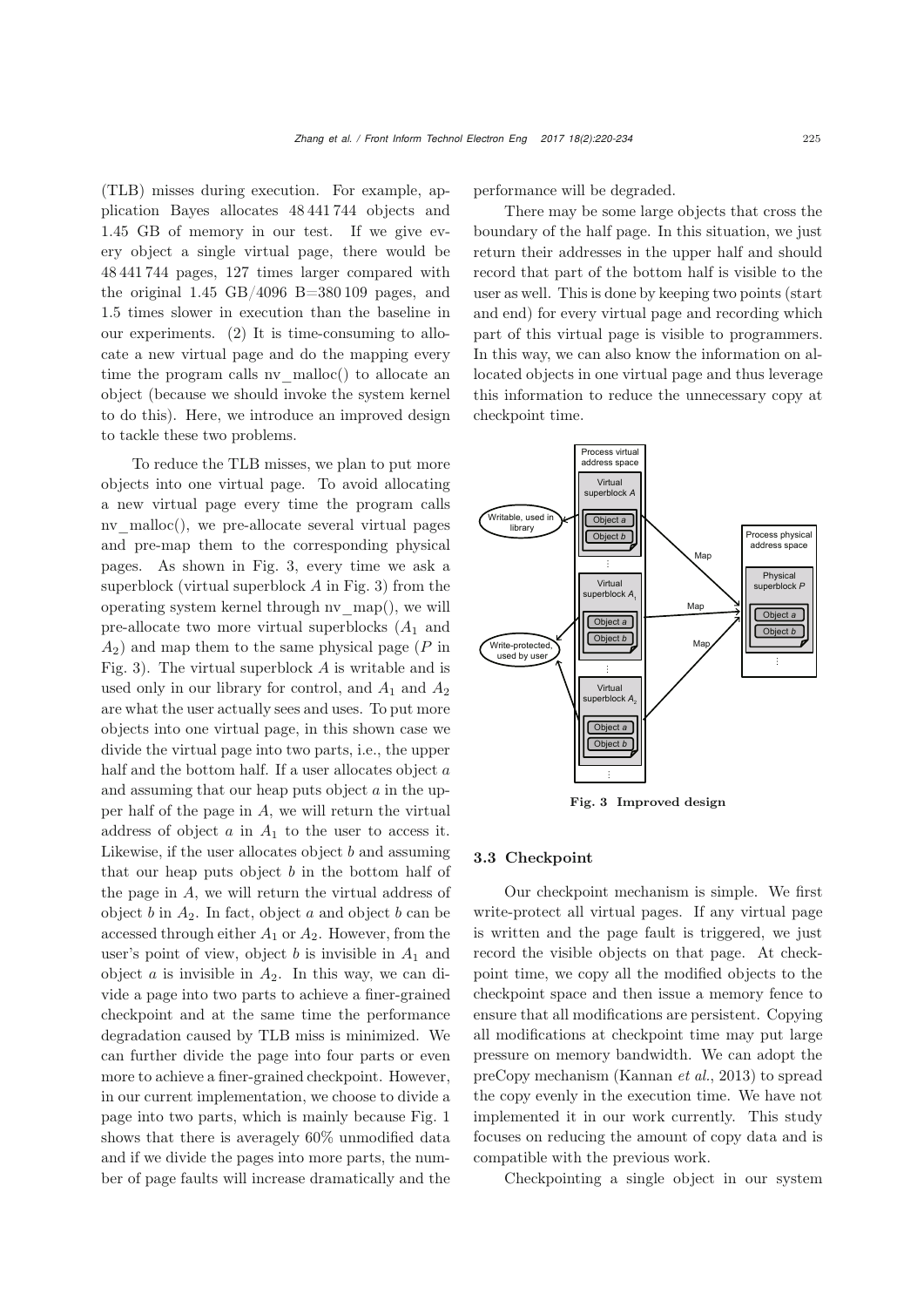is very simple. We can monitor and back up the object at a lower cost compared with previous page-granularity work, especially when the object is smaller than a page.

#### 3.4 Discussion

Besides achieving a fine-grained checkpoint, our monitoring mechanism can be leveraged to achieve a fine-grained DRAM cache in systems that contain on-die DRAM (fast DRAM) and off-chip DRAM (slow DRAM). In these systems, the operating system is usually aware of the fast DRAM and uses the fast DRAM as a cache. Many studies (Chou *et al.*, 2014; Gulur *et al.*, 2014; Jevdjic *et al.*, 2014) suggested that the page granularity is large for the cache and they all designed special hardware to achieve a fine-grained cache. Our mechanism can be adopted in their work without modification of hardware. Moreover, using DRAM as a cache for PCM (Qureshi *et al.*, 2009) can benefit from our work.

## 4 Implementation

Our checkpoint system contains a kernel patch to Linux kernel 3.11 and a library to expose our persistent heap and the checkpoint mechanism. Table 2 shows the main interfaces provided by our system.

Table 2 Interface

| Interface             | Description                      |  |  |
|-----------------------|----------------------------------|--|--|
| nv malloc(size, name) | Allocate a persistent object     |  |  |
| $nv$ free( $addr$ )   | Free a persistent object         |  |  |
| $nv$ ckall()          | Make a checkpoint of all objects |  |  |
| nv ckone(name)        | Make a checkpoint of one object  |  |  |

## 4.1 Emulating non-volatile memory

We use DRAM to emulate non-volatile memory as non-volatile memory is not widely available currently. During system rebooting, we alter the memory scanning process and set apart several DRAM pages to act as non-volatile pages. We use a simple free list to manage all the non-volatile pages as in our system we will allocate just one page in the page fault handler every time the page fault is triggered. We dump all the pages onto disk before the system crashes and copy them back during system rebooting to emulate the non-volatility of non-volatile memory. The mapping information is stored on the first several pages as metadata. During system rebooting, we scan the mapping information in the metadata to reserve the occupied physical pages. Then other free pages are linked in the free list.

For the access latency of non-volatile memory, we leverage DRAMSim2 (Rosenfeld *et al.*, 2011) to model PCM to obtain an overall delay when doing checkpoint with PCM. Details are given in Section 5.1.

#### 4.2 Atomic allocation

We add logs to our persistent heap to ensure the atomic allocation of objects. We adopt a redo log because the redo log needs only two memory fences (Volos *et al.*, 2011) to ensure persistency. We will commit the log when we meet a checkpoint point. Thus, if there is a power cut between the allocation and the checkpoint, the allocation of the object will be rolled back.

### 4.3 Recovery

After system rebooting, we do the recovery in two steps. First, we should make sure that all the allocation information is in a consistent state. A special process will map all the persistent heaps into its address space and do the recovery by committing the finished logs and discarding the unfinished logs. Then the recovery of every process can be delayed to the re-execution of the process. A process starts by rolling back to its latest checkpoint.

#### 4.4 Memory allocation

This subsection describes the implementation details of memory allocation to pre-allocate and premap some virtual pages to the same physical page to reduce the overhead of further memory allocation.

When a program first does nv\_malloc(), our heap will ask for a superblock from the operating system (through nv  $map()$ ). At that time, we ask for more virtual pages and pre-map them to the same physical page. Free virtual pages are listed in a per-physical-page-list to accelerate allocation. Fig. 4 shows the pseudo-code. When serving an nv malloc(), we first obtain the serve done by our heap and then try to find a backing virtual page that has already been mapped to the same physical page and has already been write-protected. We then adjust the virtual address (to make sure that the offsets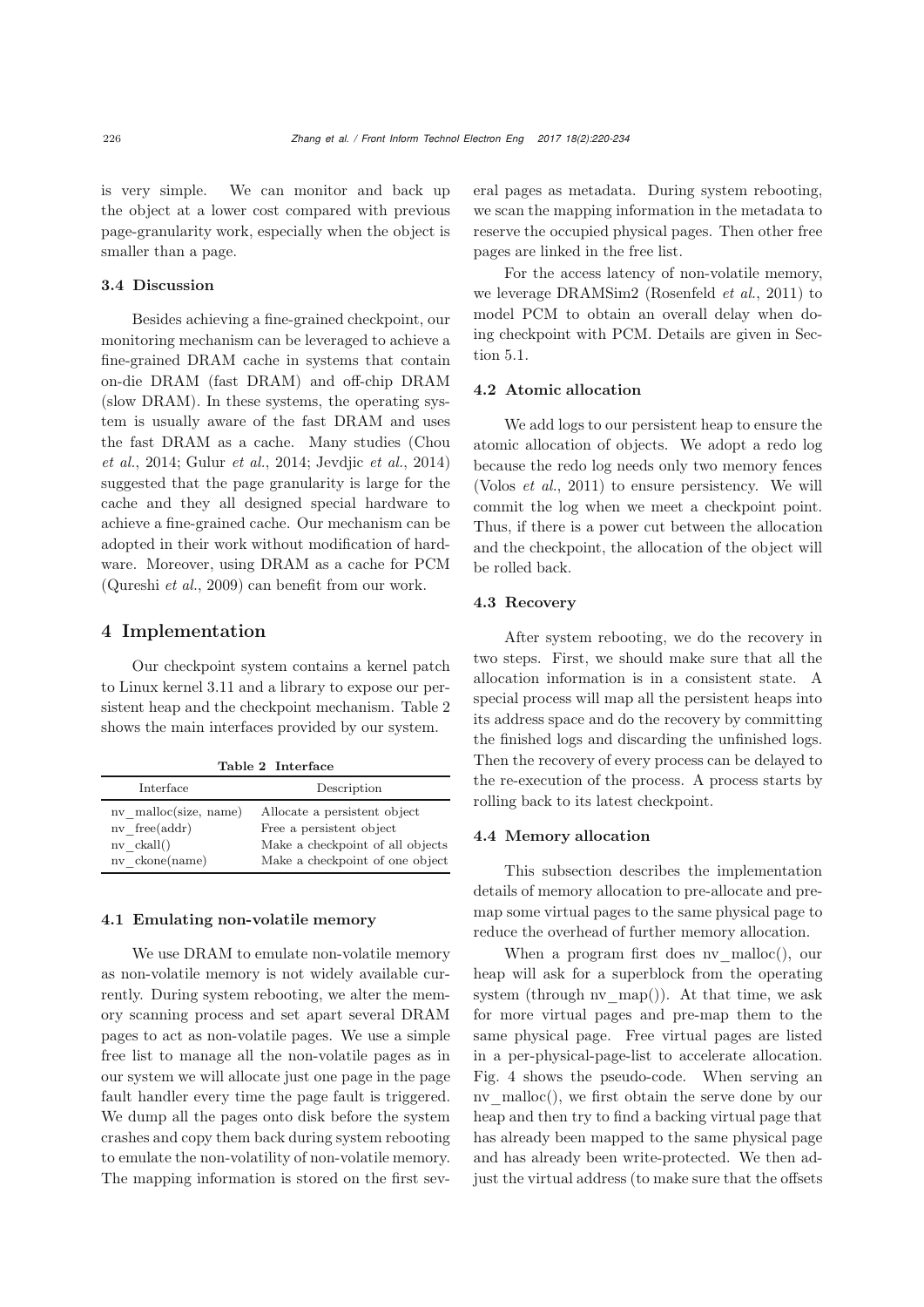of the object are the same in these two virtual pages) and return it to users.

Note that in the pseudo-code in Fig. 4, we show the interface of our  $nv$  map(), which is the same as that of the traditional mmap(), to facilitate the understanding of the functionality of our nv\_map(). However, in our implementation, we actually do not use the file system (fd) to record and find the same physical page that is mapped by several virtual pages. In the kernel implementation of our nv\_map, we just record which virtual region should be mapped to which physical region. Then we do the actual mapping in the page fault handler later, during execution.

We keep the allocation information in a hashtable to facilitate searching. Every time a page fault is triggered, we use bits 3–6 of the virtual address as our hash-key to find the allocation information.

```
superblock * get_a_superblock(size sz)
{
 …
   int back_fd = mkstemp(…);
   // Allocate the superblock from OS
 void * p = nv_map(…, sz, PROT_READ|PROT_WRITE, …, back_fd, 0);
 ftruncate(back_fd, sz);
  unlink(back fd);
   // Allocate more back up virtual pages and pre-map them to
 // the corresponding physical pages. In this shown case,
 // every physical page is mapped by two virtual pages.
  void * q = nv_map(..., sz, PROT_READ, ..., back_fd, 0); // Save the information. They will be linked in a list
   save(back_fd, p, q);
   return p;
 … 
}
void * nv_malloc(size sz)
{
 … 
 void * p = heap->malloc(sz); // This may call get_a_superblock()
   // Find a backing virtual page that has already been mapped to 
 // the same physical page
 void * page= find_backed(p);
  void * q = adjust offset(page, p);
   save_allocated_information(page, q, p, sz);
   return q;
}
```
Fig. 4 Pseudo-code of memory allocation

The allocation information includes mainly the sizes of all visible objects in this virtual page. The hashtable has proven to be very fast when we use bits 3–6 as our hash-key. If there are too many virtual pages to track, we simply enlarge the hash-table to reduce conflict.

## 5 Performance evaluation

We introduce a fine-grained checkpoint mechanism (we call it FGCK in the experiments) that can achieve finer monitoring and reduce the data copied at checkpoint time. We test and compare it mainly with the previous page-granularity mechanism (we call it PGCK) to show its advantage in reducing the checkpoint data.

#### 5.1 Methodology and benchmarks

We test our FGCK and compare it with PGCK on the STAMP benchmark (Minh *et al.*, 2008) and Tokyo-cabinet (Hirabayashi, 2010) to show the amount of checkpointed data and the overall performance. The STAMP benchmark suite covers a wide range of applications and algorithms that typically allocate many objects. The applications from the STAMP benchmark suite and the inputs are shown in Table 3. We adopt a relatively large problem scale for the applications in STAMP. Tokyo-cabinet is a fast database management system. When testing on Tokyo-cabinet, we use its in-memory tree structure to manage all the records. We write micro benchmarks that insert records of different value sizes (64, 128, and 1024 B) with Tokyo-cabinet (Table 4). We also vary the checkpoint interval to show the impact on the amount of checkpointed data and performance. For all the benchmarks, we make them allocate dynamic objects from our persistent heap and copy all the persistent objects at checkpoint time.

As non-volatile memory is not available to us

| Benchmark         | Description            | Input                                                        | Number of<br>objects | Allocated<br>memory (GB) |
|-------------------|------------------------|--------------------------------------------------------------|----------------------|--------------------------|
| Bayes             | Machine learning       | $-e-1$ $-i1$ $-n4$ $-p10$ $-q1$ $-r32768$ $-s1$ $-t1$ $-v32$ | 48 441 744           | 1.45                     |
| Intruder          | Security               | $-a10 - 132 - n1048576 - s1 - t1$                            | 22758600             | 1.44                     |
| Labyrinth         | Engineering            | -i random-x512- y512-z128-n2.txt                             | 76                   | 0.83                     |
| Vacation          | Transaction processing | $-c1 - n10 - q90 - r$ 1048576 -t65536 -u80                   | 9691239              | 0.53                     |
| Genome            | <b>Bioinformatics</b>  | $-g32768 - n16777216 - s64 - t1$                             | 4288599              | 1.59                     |
| s <sub>sca2</sub> | Scientific computing   | $-$ s $19$                                                   | 104                  | 2.81                     |

## Table 3 STAMP benchmarks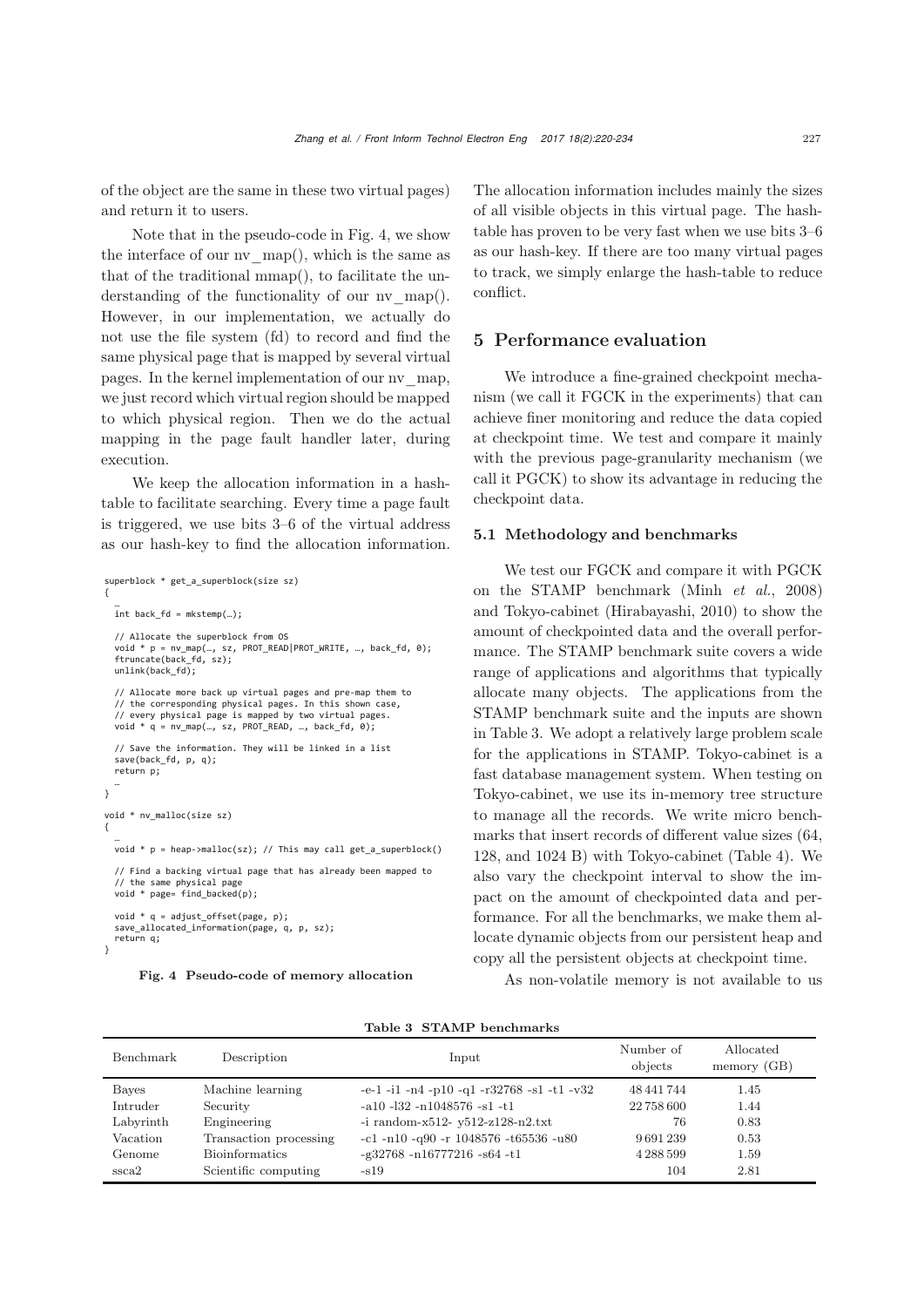| Benchmark     | Description                    | Number of objects | Allocated memory (GB) |  |
|---------------|--------------------------------|-------------------|-----------------------|--|
| 20 MB @ 64 B  | Insert 20 MB records of $64 B$ | 20 000 004        | 2.56                  |  |
| 20 MB @ 128 B | Insert 20 MB records of 128 B  | 20 000 004        | 5.12                  |  |
| 2 MB @ 1024 B | Insert 2 MB records of 1024 B  | 2 000 004         | 4.10                  |  |

Table 4 Tokyo-cabinet benchmarks

now, it is not an easy task to obtain the hardware overhead of making checkpoint with non-volatile memory. We leverage the cycle-accurate memory system simulator DRAMSim2 (Rosenfeld *et al.*, 2011) to model PCM, and thus we can obtain an overall delay when doing checkpoint with PCM. Here the situation is fairly simple because all the writes to PCM happen only at the checkpoint time and there is no read from PCM. Thus, to show the reallife cases with PCM, we test our benchmarks in two steps. We first run the benchmarks in native mode with different checkpoint intervals and do not copy data at checkpoint time. The result shows the execution time without checkpoint and we are also able to calculate how much data we should dump to PCM. Then we record all the memory traces for doing the checkpoint and then feed all the memory traces to the simulator DRAMSim2 to obtain an overall delay. The total execution time can be simply obtained by adding the execution time of these two steps.

We follow the steps below to generate all the memory traces: (1) We first dump all the modified memory regions (which should be checkpointed) into the file at checkpoint time; (2) We run another simple program to load these regions into memory and start simulating the process of checkpoint (the checkpoint simulation is done by copying these memory regions into another PCM region, just like traditional in-memory copy); (3) We leverage the binary instrumentation tool PIN (Luk *et al.*, 2005) to fetch all the memory traces occurring in step 2.

With all the memory traces, we can obtain an accurate time with DRAMSim2. Our configuration of DRAMSim2 is as follows: We set the overall memory storage to be 4096 MB with 8 banks. The clock frequency is set to be 667 MHz. Read latency is set to be 40 cycles (60 ns) and write latency is 400 cycles (600 ns). Other parameters are set to be default (please check the default configuration file DDR3\_micron\_64M\_8B\_x4\_sg15.ini in DRAMSim2). We use this memory system to simulate both read from DRAM and write to PCM. We

can do this because all the memory traces we have contain only two types: read from DRAM and write to PCM. We assume that the read speed of PCM is the same as that of DRAM, so it is acceptable that we use this one memory system to emulate the two types of memory. Moreover, we have assumed in Section 2.2 that the underlying DRAM and PCM share the same memory address space .

The experiments have been done on an AMD server equipped with a 2.2 GHz, 12-core CPU. The Linux kernel version is 3.11.

#### 5.2 Results

#### 5.2.1 Results on STAMP

First, as shown in Figs 5–10, when we increase the checkpoint interval, the amount of average copied data at checkpoint time also increases. This evident increase is due to the setting of the checkpoint interval to be relatively small. As discussed in Dong *et al.* (2011), the incremental checkpoint generally shows advantages only over the full-size checkpoint when the checkpoint interval is smaller than 20 s. Since in our experiment the checkpoint intervals were all set smaller than 20 s, the amount of average copied data increases. For all the benchmarks in STAMP, FGCK copies less data on every checkpoint, leading to a total copied amount less than that in the traditional PGCK. Benchmark vacation shows the largest gap between FGCK and PGCK, which is compatible with our earlier observation shown in Fig. 1. Benchmark Bayes shows some strange results—FGCK copies almost the same amount of data at different checkpoint intervals (for PGCK, the situation is the same). This is mainly because of its special memory access pattern, which does not have good spatial locality (it does not repeatedly access the same location between checkpoints). Also, the result is compatible with our earlier observation in Fig. 1. For Bayes, it allocates 1.45 GB of memory in total but FGCK copies only about 1.2 GB data. This is because some of the objects are allocated and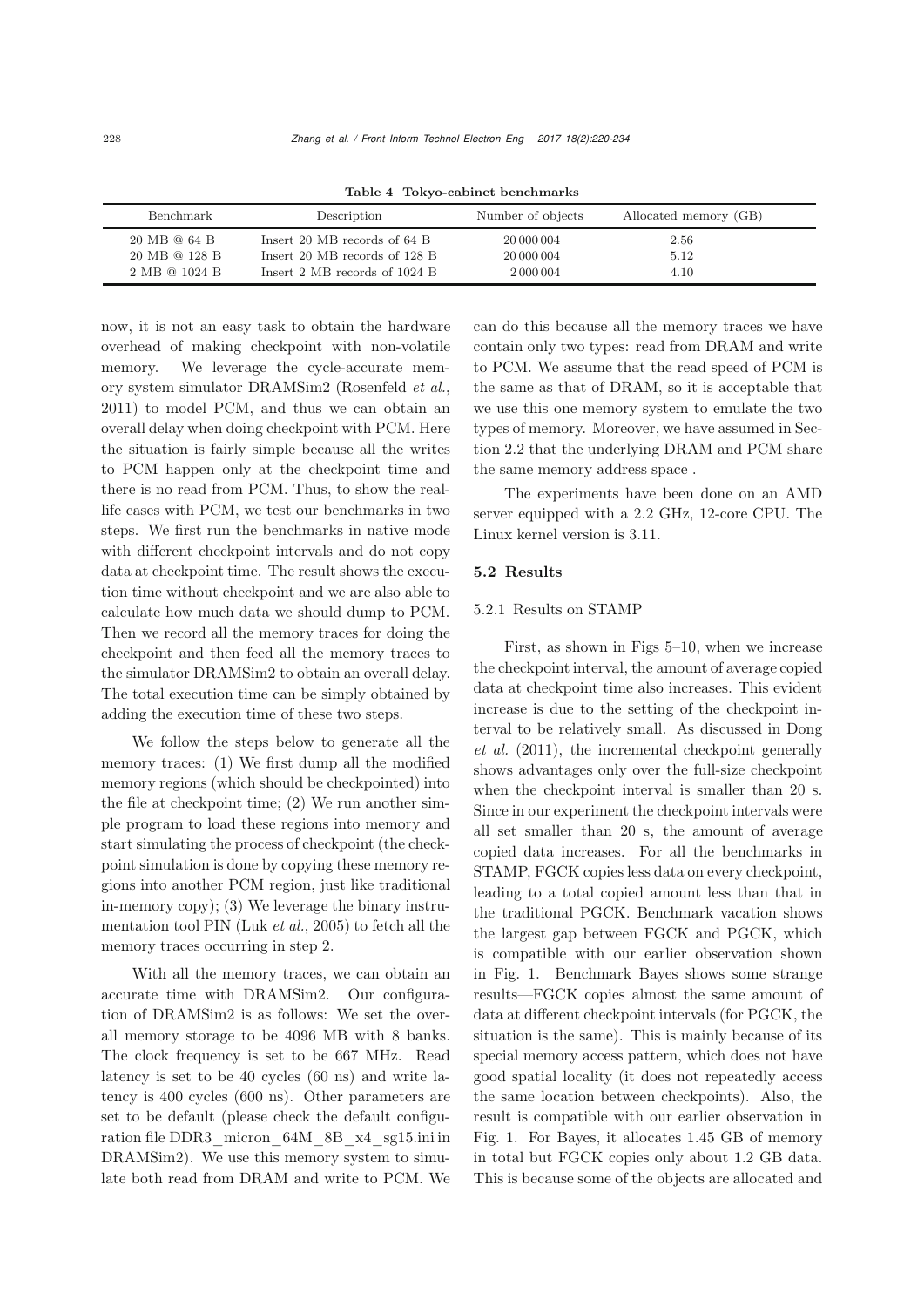

Fig. 5 Results of Bayes: (a) average checkpoint size; (b) total copied data



Fig. 6 Results of Intruder: (a) average checkpoint size; (b) total copied data



Fig. 7 Results of Labyrinth: (a) average checkpoint size; (b) total copied data

freed before we can checkpoint them. However, in PGCK, as long as there is one valid object on a page and it is modified, it copies the whole page. In benchmark genome, only in a very intensive situation (5 s) can FGCK perform much better than PGCK. On average, FGCK copies 40.57% less data than PGCK. These results show that FGCK has great potential in improving the performance as well as extending the lifetime of non-volatile memory.

A main overhead of FGCK is that it may intro-

duce more page faults. As we divide a virtual page into two parts, the two parts may both be accessed during execution, which introduces more page faults. This increase in the number of page faults may cause program slowdown. Table 5 shows the numbers of page faults triggered by FGCK and PGCK in different checkpoint time intervals. FGCK introduces around 10% to 90% more page faults than PGCK. Normally, the fewer page faults FGCK introduces, the better performance it could achieve. It means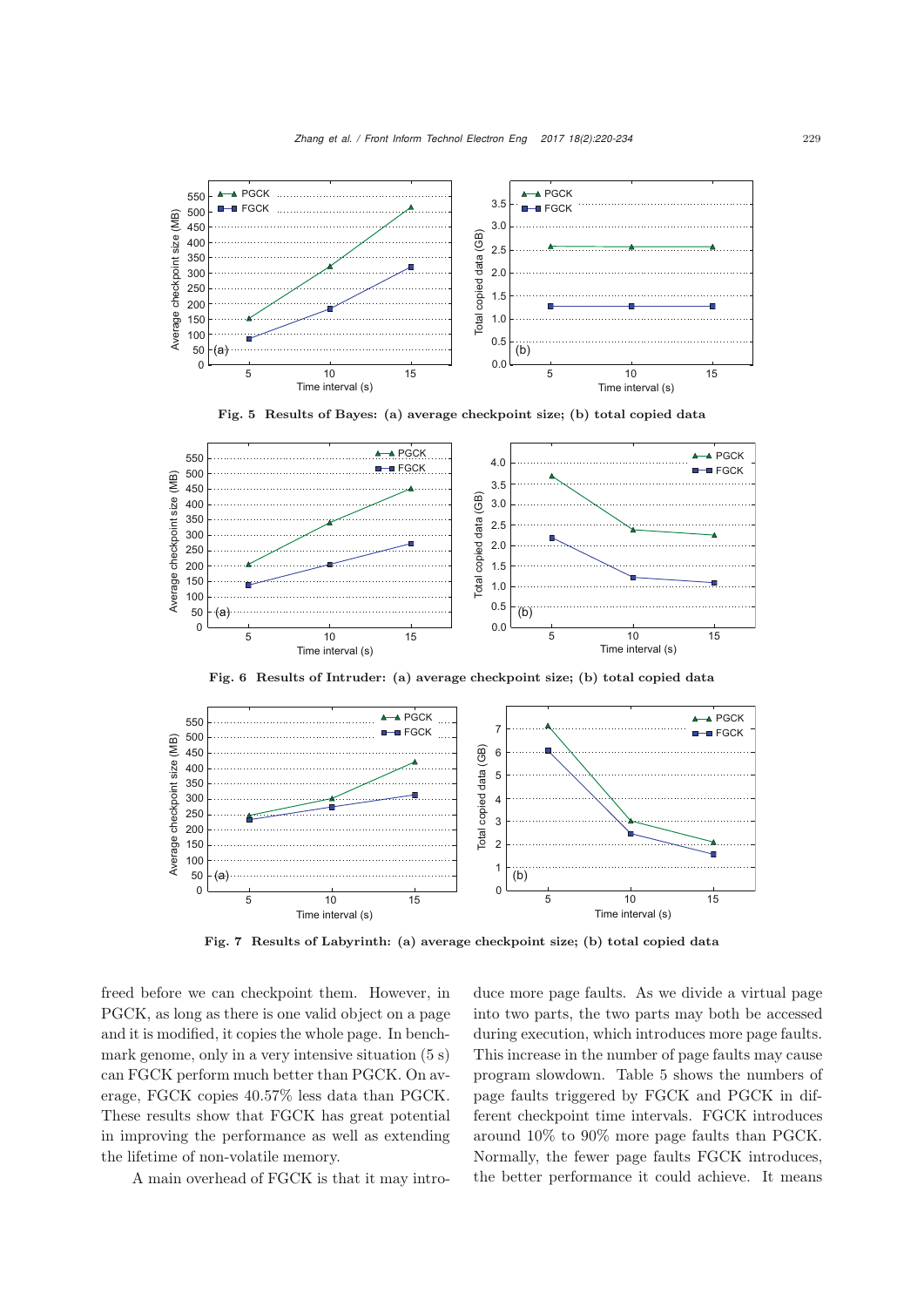

Fig. 8 Results of Vacation: (a) average checkpoint size; (b) total copied data



Fig. 9 Results of Genome: (a) average checkpoint size; (b) total copied data



Fig. 10 Results of ssca2: (a) average checkpoint size; (b) total copied data

Table 5 Number of page faults triggered for STAMP benchmarks

|                   | Number of page faults |             |         |           |           |           |
|-------------------|-----------------------|-------------|---------|-----------|-----------|-----------|
| Benchmark         |                       | <b>PGCK</b> |         | FGCK      |           |           |
|                   | @5s                   | @10s        | @15s    | @5s       | @10s      | @15s      |
| Bayes             | 630 904               | 628 804     | 628 574 | 943 311   | 941768    | 940 848   |
| Intruder          | 901 240               | 581812      | 551 172 | 1484891   | 888 361   | 803 974   |
| Labyrinth         | 1614822               | 735 305     | 515 240 | 1747460   | 737 787   | 514 090   |
| Vacation          | 2 518 316             | 1 197 890   | 560 062 | 3 341 583 | 1 857 242 | 1 002 237 |
| Genome            | 735 901               | 423 242     | 396 855 | 1 030 046 | 475 225   | 438 061   |
| SSCA <sub>2</sub> | 1 101 061             | 757453      | 630 936 | 1 140 691 | 793 185   | 658 872   |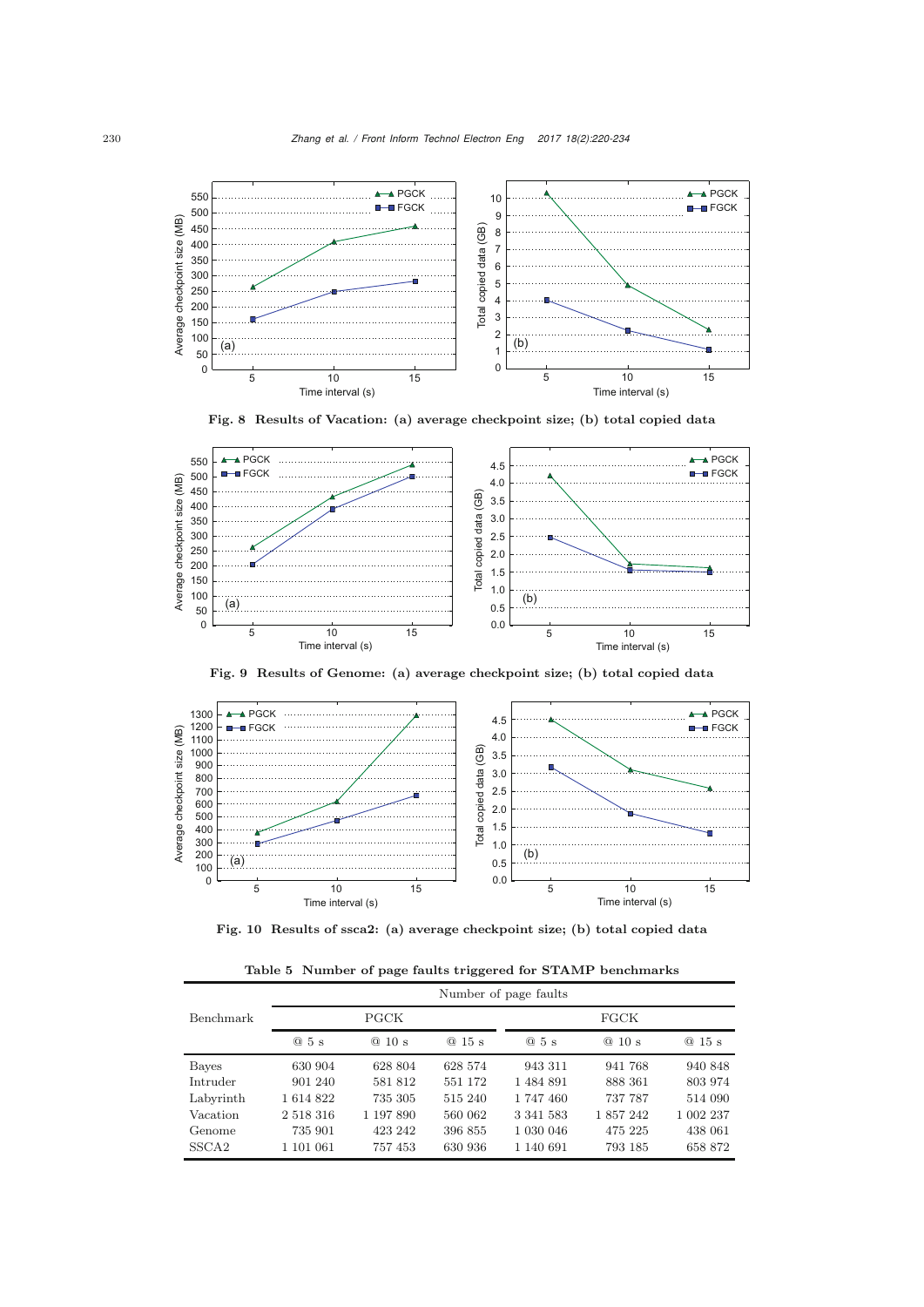that our division of the virtual page can precisely catch the modifications. An exception is labyrinth. FGCK introduces nearly the same number of page faults as PGCK. This is because labyrinth allocates only 76 objects and thus we use almost the same number of virtual pages as PGCK. In this situation, FGCK copies less data than PGCK by monitoring the object allocation in virtual pages. Although FGCK introduces more page faults, its benefit overshadows the overhead.

Fig. 11 shows the comparison of the execution time of different benchmarks. Fig. 11a shows the execution time without checkpoint. This shows the overhead of our fine-grained method, which is mainly due to more page faults and more TLB misses. Fig. 11b shows the overall execution time with checkpoint. For most benchmarks, FGCK behaves better than PGCK. As the checkpoint interval decreases, the overhead of PGCK increases dramatically but the overhead of FGCK increases moderately, showing the advantage of FGCK over PGCK under intense situations. The performance benefit we can achieve depends on how much data we can reduce at checkpoint time, which is determined by the memory usage amount and the access mode of the programs. Fig. 1 gives the upper ceiling, and benchmark va-



Fig. 11 Comparison of execution time on STAMP: (a) overhead without checkpoint copy; (b) overhead with checkpoint copy

cation shows a good example. In this experiment, FGCK can achieve a speedup of up to 20%. The overall performance benefit is not that great, but note that our mechanism has great potential in reducing the writes to PCM and thus enhancing the lifetime. Moreover, it has great potential under intense situations (when the checkpoint interval is set to be  $5 \mathrm{s}$ ).

#### 5.2.2 Results on Tokyo-cabinet

Figs. 12–14 show almost the same trend when testing on Tokyo-cabinet. This kind of database system normally stores records of small sizes. As we can see from the results, FGCK copies much less data on both small records (64 bytes) and large records (1024 bytes). On average, FGCK copies 49% less data than PGCK.

Fig. 15 compares the execution time between FGCK and PGCK on Tokyo-cabinet. FGCK achieves better performance by reducing the write to NVRAM. Averagely, FGCK achieves a speedup of 19%, which is quite promising.

Above all, FGCK adopts a novel monitoring mechanism to achieve a finer-grained checkpoint and can greatly reduce the amount of data that needs to be saved, especially in the situation of frequent checkpoint and in databases. FGCK can improve performance and the lifetime of non-volatile memory.

## 6 Related work

Non-volatile memory brings new opportunities for fault tolerance. Dong *et al.* (2011) and Kannan *et al.* (2013) relied on its byte-persistency to do in-memory copy to accelerate checkpointing. To address the slow write speed and limited bandwidth, Kannan *et al.* (2013) proposed a pre-copy mechanism to pre-move data to non-volatile memory before checkpoint time to reduce the memory pressure at checkpoint time. Dong *et al.* (2011) proposed a 3D PCM-DRAM design at the architectural level to facilitate data movement between DRAM and PCM. These two studies both focus on hiding the long write latency of non-volatile memory. In this paper, we have proposed a novel monitoring method which can reduce the checkpoint data. Our work can be combined with the two previous studies to achieve better performance.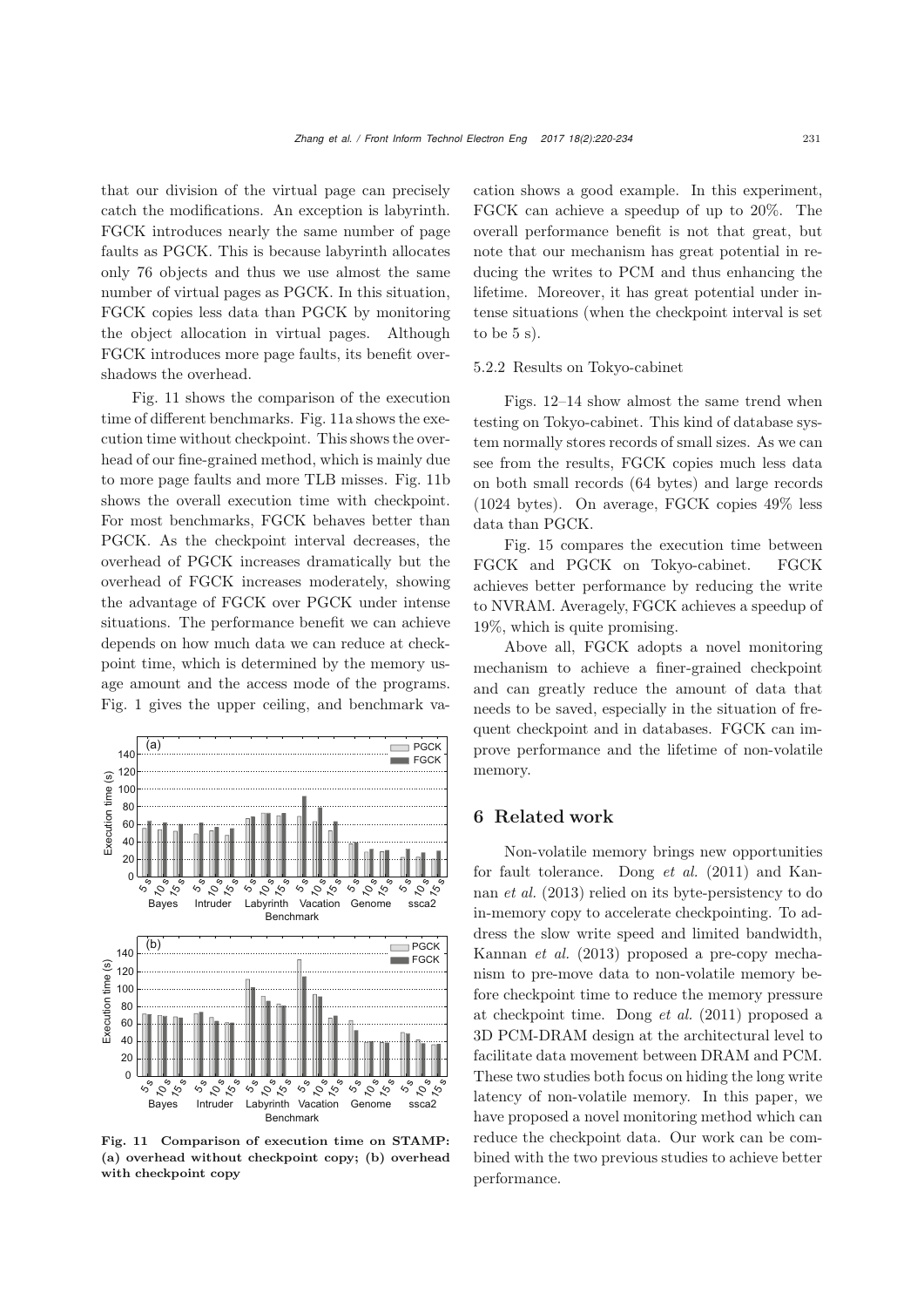

Fig. 12 Results of 20 MB @ 64 B: (a) average checkpoint size; (b) total copied data



Fig. 13 Results of 20 MB @ 128 B: (a) average checkpoint size; (b) total copied data



Fig. 14 Results of 2 MB @ 1024 B: (a) average checkpoint size; (b) total copied data

Diskless checkpoint (Plank *et al.*, 1998; Bautista-Gomez *et al.*, 2011) has been proposed for a long time. It relies mainly on additional memory to perform a fast in-memory checkpoint. However, previous diskless methods are based on a non-stable device (volatile memory). The new non-volatile memory can act as a drop-in replacement of DRAM in their tools with some special attention paid to the features of non-volatile memory (such as slow write).

Mnemosyne (Volos *et al.*, 2011) and NV-Heaps (Coburn *et al.*, 2011) provide a persistent heap based on non-volatile memory to support the allocation of persistent objects. They provide a transaction mechanism to support the atomic update of persistent data. However, the transaction mechanism asks for more programming effort than our work requires. It is also not cheap in terms of maintaining the read and write set, tuning committing, etc.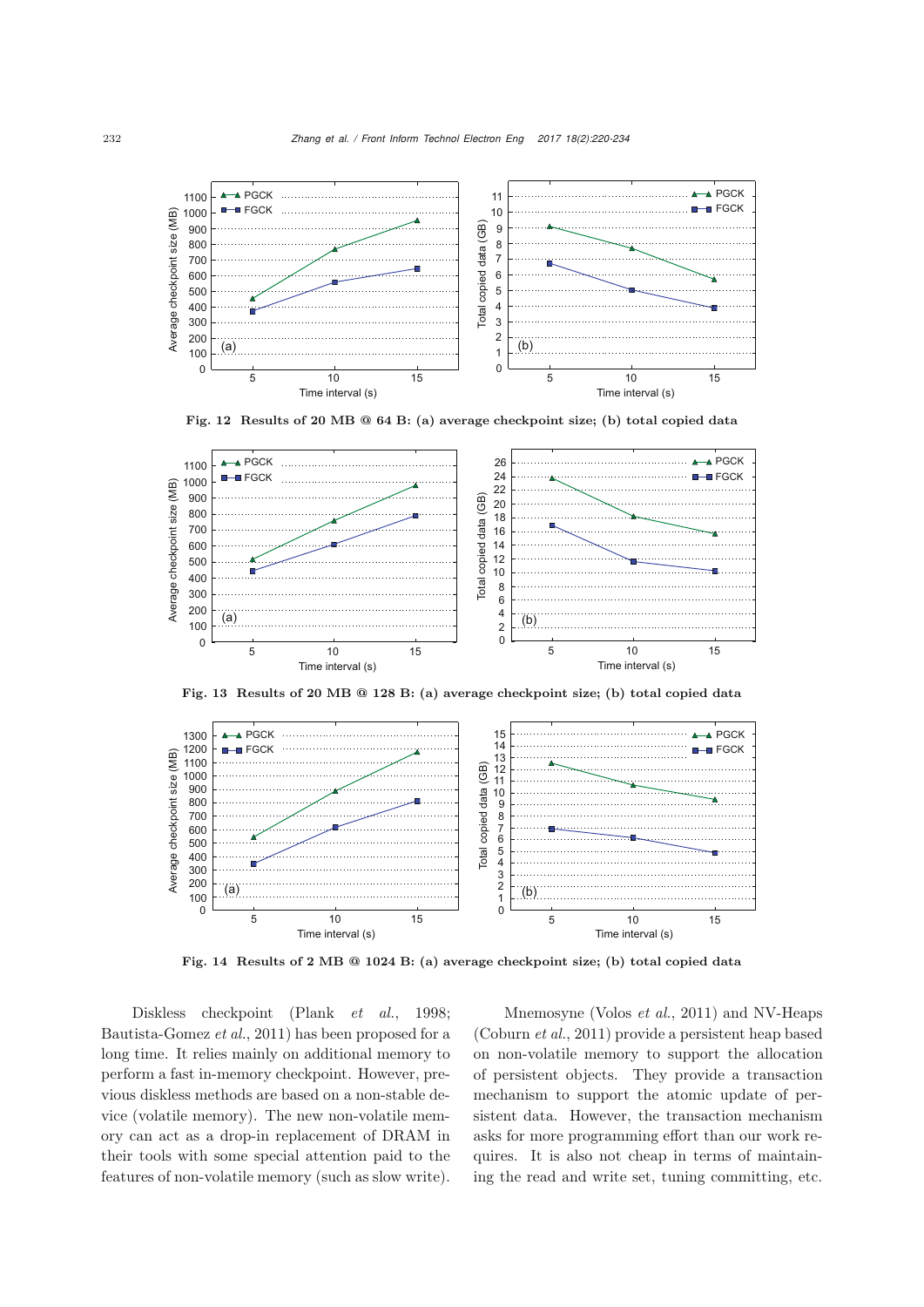

Fig. 15 Comparison of execution time on Tokyocabinet: (a) overhead without checkpoint copy; (b) overhead with checkpoint copy

Moreover, Mnemosyne and NV-Heaps rely on the file system and memory mapping to manage non-volatile memory and support the persistent heap, which will introduce considerable overhead when allocating persistent objects (allocating a large object will need to create a new file and map the file).

To manage non-volatile memory, BPFS (Condit *et al.*, 2009), SCMFS (Wu and Reddy, 2011), PMFS (Dulloor *et al.*, 2014), and Aerie (Volos *et al.*, 2014) have proposed optimized file systems. They optimize mainly the traditional file system according to the new features of non-volatile memory, such as removing the block layer of the traditional file system. Checkpoint work can also benefit from these studies. However, as has been tested by Kannan *et al.* (2013), making checkpoint through the file system interface is much slower than in-memory copy. The software overhead of the so-many-layers file system is high and will prevent us from enjoying the high speed of non-volatile memory.

Many studies at architectural and device levels focus on addressing the slow write and short lifetime of non-volatile memory (Cho and Lee, 2009; Zhou *et al.*, 2009; Yoon *et al.*, 2011; Qureshi *et al.*, 2012). Preset leverages the asymmetric speed of writing '0' and '1' to hide the long latency (Qureshi *et al.*, 2012). Flip-*n*-write adopts a simple code mechanism to reduce the flips of cells in non-volatile memory to extend its lifetime (Cho and Lee, 2009). Zhou *et al.* (2009) used DRAM as a buffer for non-volatile memory to accelerate and filter writes to it. All these studies are compatible with our work and can support our work transparently.

### 7 Conclusions

We have proposed a fine-grained checkpoint mechanism based on non-volatile memory. We proposed a persistent heap for allocation of persistent objects and a novel monitoring mechanism to monitor the modifications of objects in a fine-grained way. We scattered objects across more virtual pages and relied on the hardware page-protection mechanism to monitor the modifications. Our checkpoint mechanism can reduce the amount of data copied at checkpoint time, which is important in achieving higher performance and extending the lifetime of non-volatile memory. It can be applied to frequently checkpoint a wide range of applications and databases.

#### References

- Badam, A., 2013. How persistent memory will change software systems. *Computer*, 46(8):45-51. http://dx.doi.org/10.1109/MC.2013.189
- Bautista-Gomez, L., Tsuboi, S., Komatitsch, D., *et al.*, 2011. FTI: high performance fault tolerance interface for hybrid systems. Proc. Int. Conf. for High Performance Computing, Networking, Storage and Analysis, Article 32. http://dx.doi.org/10.1145/2063384.2063427
- Bent, J., Gibson, G., Grider, G., *et al.*, 2009. PLFS: a checkpoint filesystem for parallel applications. Proc. Int. Conf. for High Performance Computing, Networking, Storage and Analysis, Article 21. http://dx.doi.org/10.1145/1654059.1654081
- Berger, E.D., McKinley, K.S., Blumofe, R.D., *et al.*, 2000. Hoard: a scalable memory allocator for multithreaded applications. *ACM SIGPLAN Not.*, 35(11):117-128. http://dx.doi.org/10.1145/356989.357000
- Cho, S., Lee, H., 2009. Flip-*n*-write: a simple deterministic technique to improve PRAM write performance, energy and endurance. Proc. 42nd Annual IEEE/ACM Int. Symp. on Microarchitecture, p.347-357.
- Chou, C., Jaleel, A., Qureshi, M.K., 2014. CAMEO: a two-level memory organization with capacity of main memory and flexibility of hardware-managed cache. Proc. 47th Annual IEEE/ACM Int. Symp. on Microarchitecture, p.1-12.

http://dx.doi.org/10.1109/MICRO.2014.63

Coburn, J., Caulfield, A.M., Akel, A., *et al.*, 2011. NV-Heaps: making persistent objects fast and safe with nextgeneration, non-volatile memories. *ACM SIGARCH Comput. Archit. News*, 39(1):105-118. http://dx.doi.org/10.1145/1961295.1950380